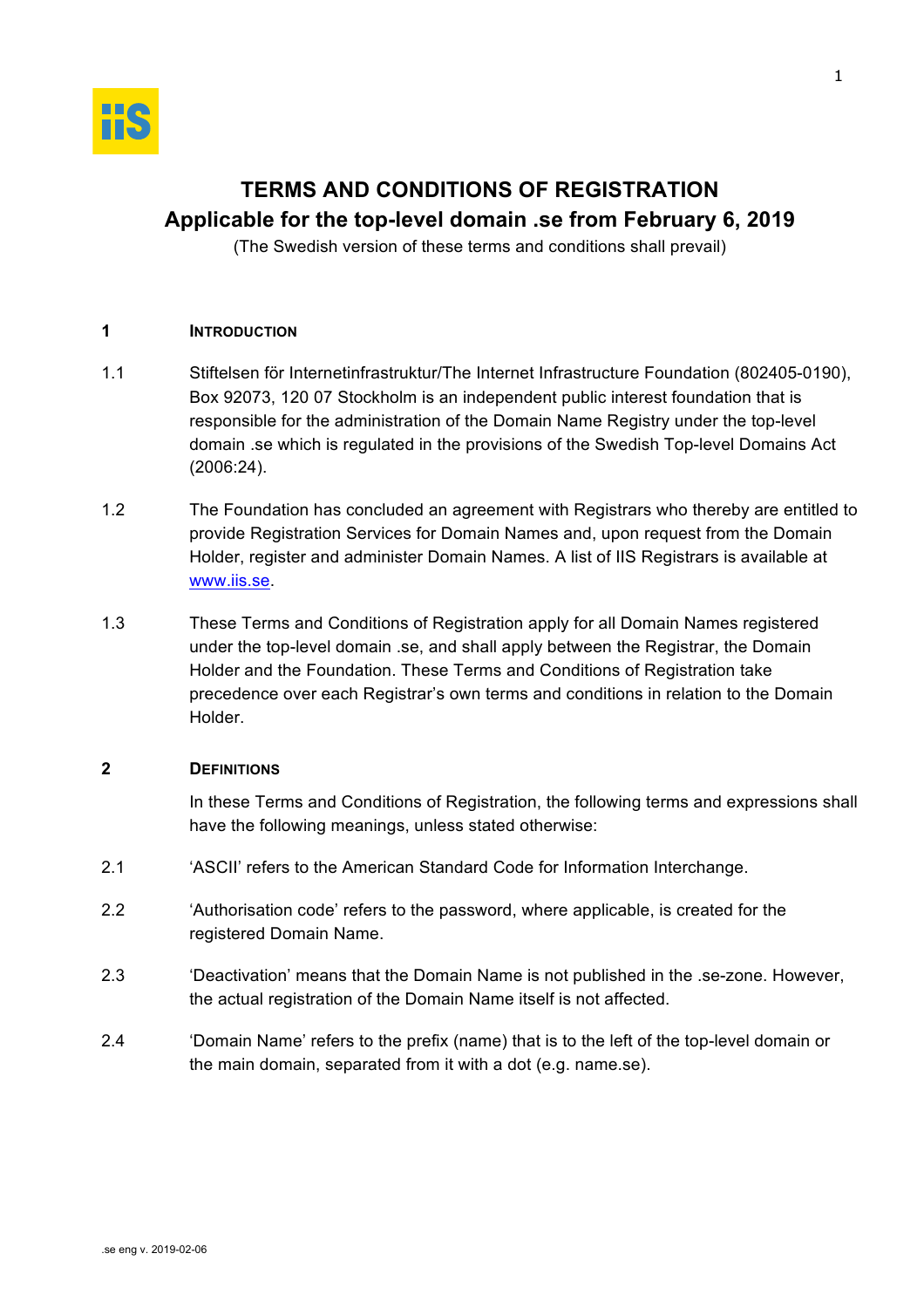

- 2.5 'Domain Name Registry' refers to the register containing all the Domain Names under the top-level domain .se that is administered by the Foundation.
- 2.6 'Domain Holder' is the person or legal entity that is applying for registration of a Domain Name, or who owns a Domain Name, and in relation to whom these Terms and Conditions of Registration shall be applied.
- 2.7 'DS records' refers to delegation posts for DNSSEC.
- 2.8 'IDN' refers to the Internationalised Domain Name. More information is available at www.iis.se.
- 2.9 'Registrar' is any of the Foundation's IIS Registrars who provide Registration Services under the top-level domain .se.
- 2.10 'Registration Services' refers to the following services that are offered to a Domain Holder: new registration, deregistration, renewal, assignment, updating of contact information, administration of name servers, change of Registrar, and administration of DS records.
- 2.11 'The Foundation' refers to the Internet Infrastructure Foundation/Stiftelsen för Internetinfrastruktur.
- 2.12 'Top-level Domains Act' refers to the Swedish Top-level Domains Act (2006:24).
- 2.13 'Transfer' refers to when the Foundation transfers the registration of the Domain Name to a new Domain Holder following an alternative dispute resolution proceeding according to paragraph 6.3 or due to a judgment according to paragraph 6.4.

# **3 REGISTRATION OF DOMAIN NAMES**

#### 3.1 **Conditions for application**

- 3.1.1 Any natural person or legal entity with a personal identification number or corporate identity number, or that can be identified via a registration designation in a register maintained by a governmental authority, or by an organisation exercising state authority, may apply for registration of a Domain Name under the top-level domain .se.
- 3.1.2 For new registration of Domain Names, a 'first come, first served' principle applies, i.e. Domain Names are allocated in the order in which the applications are entered in the Foundation's register.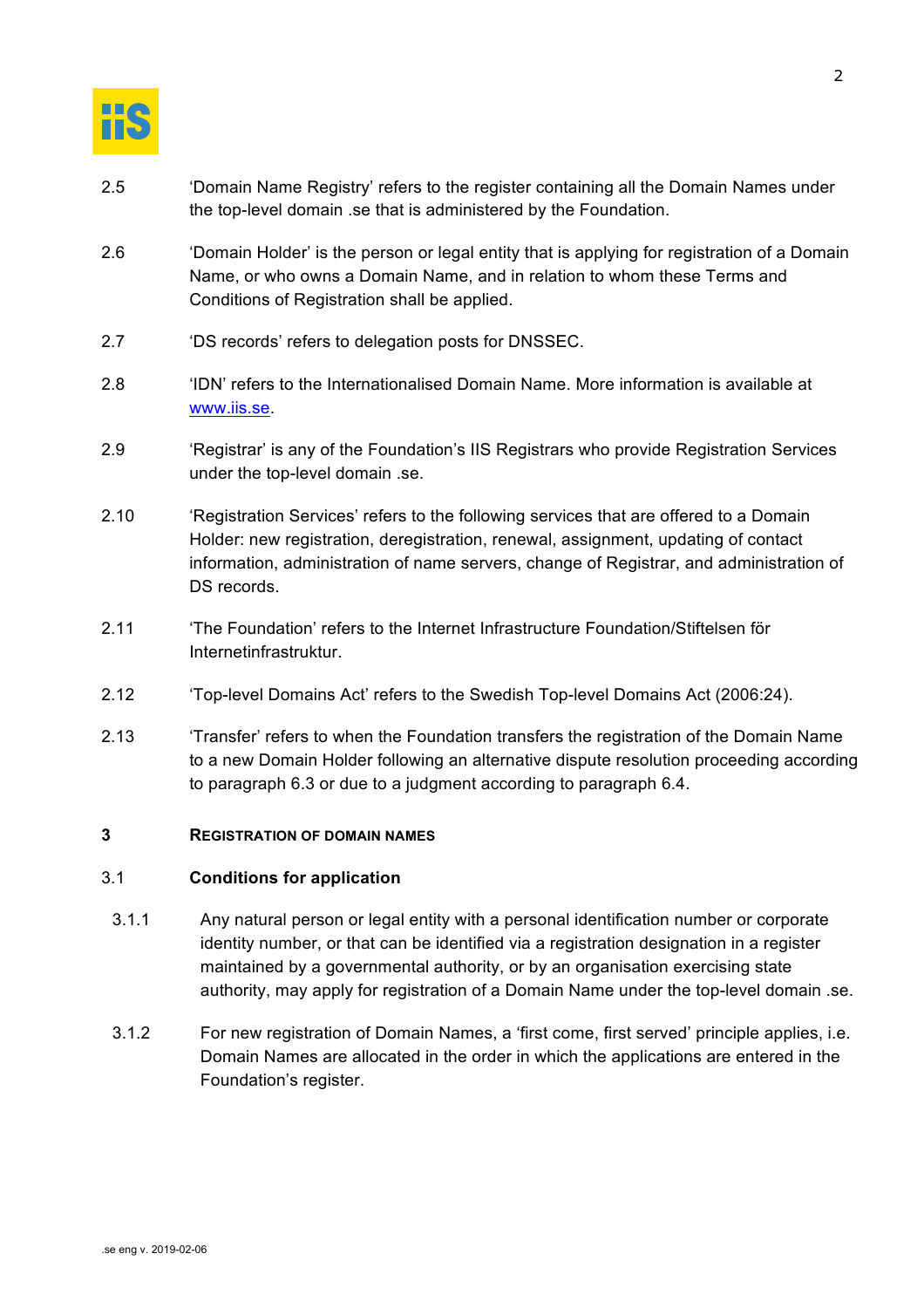

# 3.2 **Formulation of the Domain Name**

- 3.2.1 A Domain Name under the top-level domain .se may only comprise ASCII characters, i.e. the letters a–z, the numbers 0–9 and hyphens. The Domain Name must start and finish with a letter or a number, and may not consist entirely of hyphens.
- 3.2.2 Number combinations in the format xxxxxx-xxxx that comprise, or may comprise, a personal identity number cannot be registered.
- 3.2.3 For technical reasons, it is not possible to register Domain Names that start with two alphanumeric characters followed by two hyphens.
- 3.2.4 An IDN domain name must be re-encoded to ASCII characters before it can be registered under the top-level domain .se.
- 3.2.5 A Domain Name shall include at least one character, and may contain a maximum of 63 characters.
- 3.2.6 A Domain Name cannot be registered as a new name if it is identical to a previously registered Domain Name under the top-level domain .se.
- 3.2.7 Sub-domains of already registered Domain Names are administered by the Domain Holder of the Domain Name in question.
- 3.2.8 Certain Domain Names are blocked by the Foundation and cannot be registered. These Domain Names are available on www.iis.se.
- 3.2.9 Certain Domain Names are reserved for authorized Domain Holders and can be registered after special assessment. These Domain Names are available on www.iis.se.

# **4 THE DOMAIN HOLDER´S OBLIGATIONS**

#### 4.1 **Responsibility for information**

- 4.1.1 Concerning new registration, in the application for a Domain Name, the Domain Holder is responsible for providing the following information:
	- (i) full Company name and contact person or, if a private individual, their first and last name,
	- (ii) corporate identity number or personal identification number,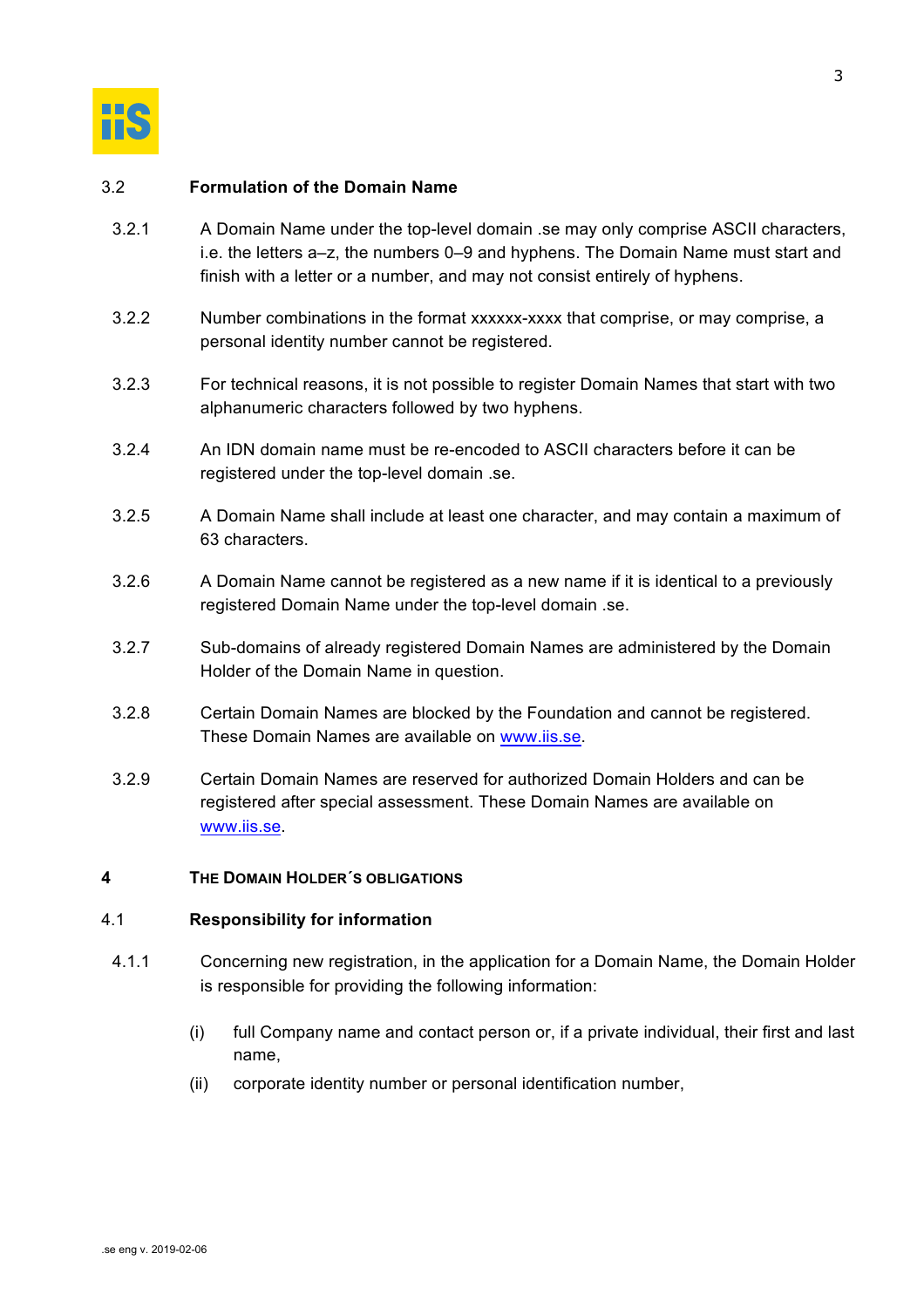

- (iii) postal address,
- (iv) phone number, and
- (v) e-mail address.

The information must be complete and correct.

4.1.2 The Domain Holder is obliged to continually and without delay inform the Registrar of any changes in the information given in the application, including change of e-mail address. The Registrar will then correct the information in the Foundation's register of Domain Names.

# 4.2 **Verification of the Domain Name selected**

The Domain Holder is obliged at all times to ensure that the Domain Name selected does not constitute an infringement of the rights of another party, nor in any other way constitute a violation of applicable statutes or public order, and is not intended to cause offence.

#### **5 DOMAIN HOLDER´S RIGHTS TO REGISTRATION SERVICES**

#### 5.1 **Registration Services**

The Registration Services are performed by the Registrar with whom the Domain Holder has concluded an agreement. If the Domain Holder´s agreement with the Registrar has ceased in accordance with paragraph 5.3, or if the Registrar's agreement with the Foundation has ceased, the Domain Holder shall select a new Registrar in accordance with paragraph 8 below.

The Registrar shall, upon request from the Domain Holder, provide the following Registration Services in accordance with the Registrar's applicable pricelist and other terms and conditions.

#### 5.1.1 *New registration of Domain Name*

- 5.1.1.1 The Registrar has undertaken to, upon request from the Domain Holder, enter new registrations of Domain Names under the top-level domain .se.
- 5.1.1.2 With a new registration, the Domain Holder shall promptly receive, no later than ten working days from when the Registrar sent the application to the Foundation, notification from the Registrar about whether the new registration has been made or whether there are impediments according to these Terms and Conditions of Registration.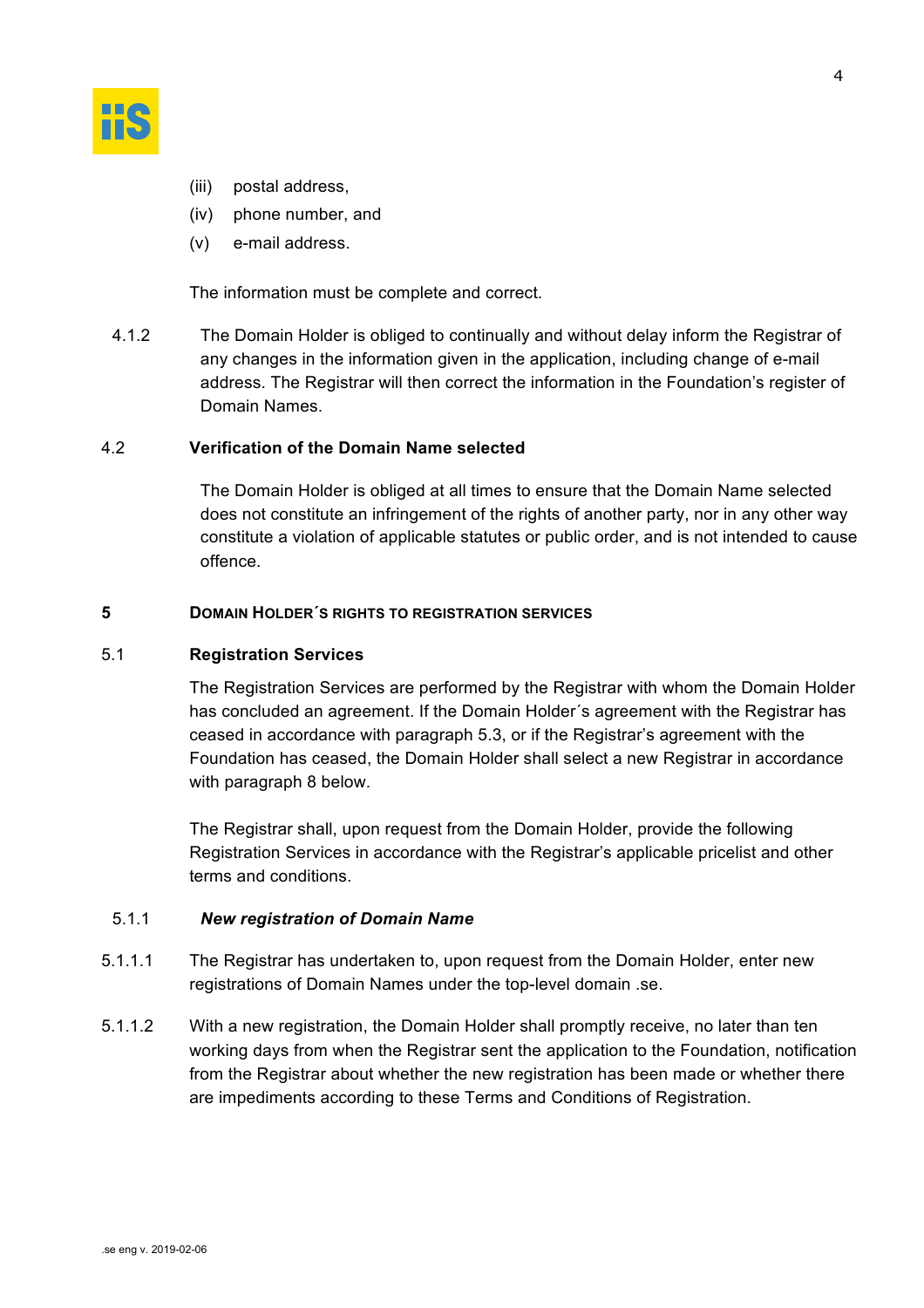

5.1.1.3 During the registration period, the Domain Holder receives an exclusive right to use the registered Domain Name under the top-level domain .se.

#### 5.1.2 *Renewal of Domain Name*

The Registrar has undertaken to, upon request from the Domain Holder, renew the registration period for the Domain Holder's Domain Name, with the exception of paragraph 5.3.

# 5.1.3 *Updating of contact information*

The Registrar has undertaken to, upon request from the Domain Holder, ensure that the contact information for the Domain Holder is updated.

# 5.1.4 *Administration of name servers*

The Registrar has undertaken to, upon request from the Domain Holder, add, remove or change information about name servers. The Foundation reserves the right to change or remove the name servers provided for a Domain Name if the Foundation is of the view that the stated name servers cause, or may cause, serious operational disturbances.

In the event that the Registrar is the name server operator for the Domain Holder's Domain Name, the Registrar has the right, for technical reasons, to add, remove or change name servers for these Domain Names without the request of the Domain Holder.

In the event that the Registrar has received confirmation that name servers used for the Domain Name will cease to exist, the Registrar has the right, for technical reasons, to add, remove or change name servers for these Domain Names without the request of the Domain Holder. In such cases, the Registrar shall inform the relevant Domain Holders.

#### 5.1.5 *Deregistration of Domain Name*

The Registrar has undertaken to, upon request from the Domain Holder, deregister the Domain Holder's Domain Name.

#### 5.1.6 *Assignment of Domain Name*

5.1.6.1 The Registrar has undertaken to, upon request from the existing Domain Holder, and on condition that the new Domain Holder has approved the Terms and Conditions of Registration and provided the information specified in paragraph 4.1.1, implement assignment of the Domain Name to the new Domain Holder.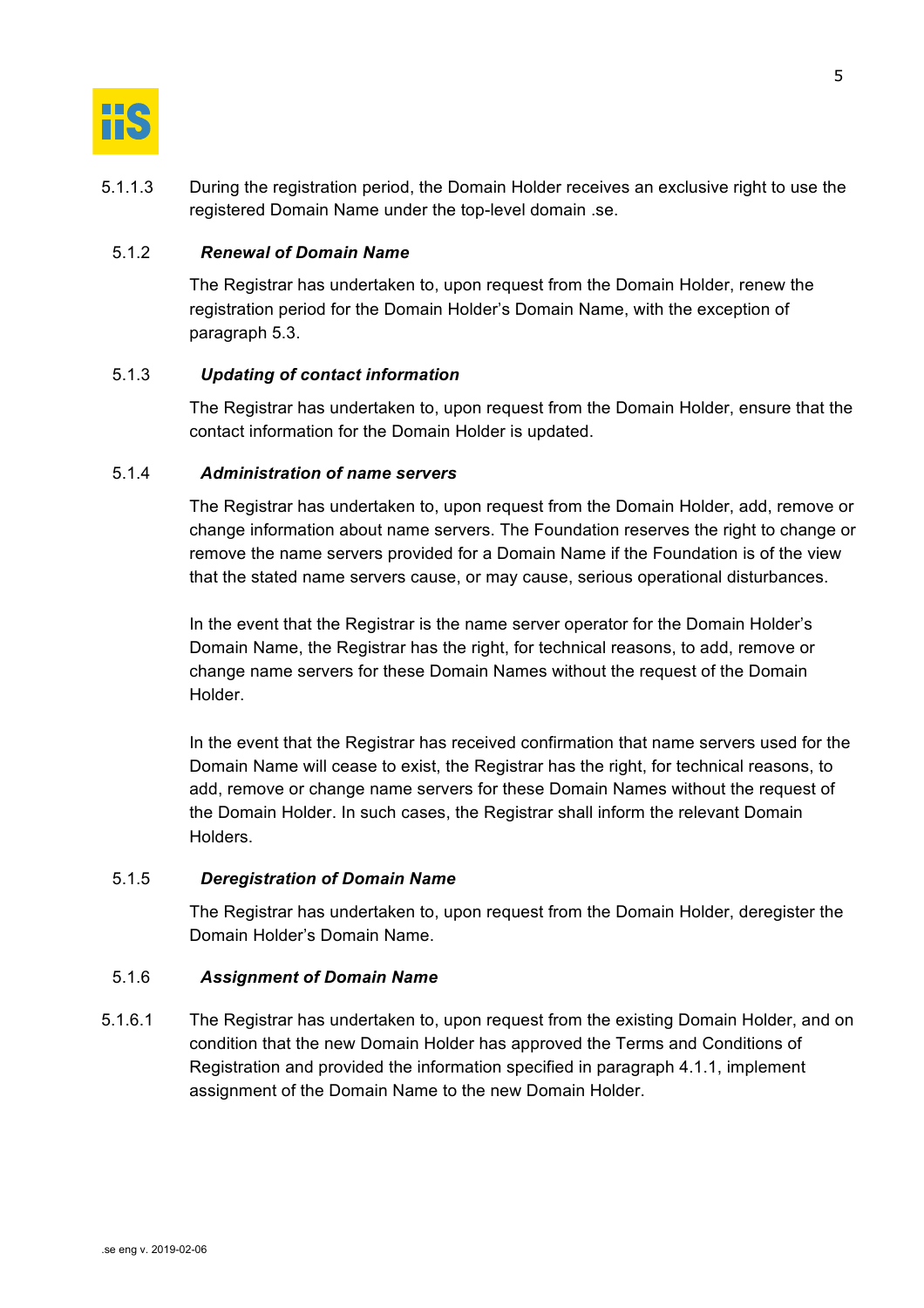

- 5.1.6.2 The Registrar shall promptly, and no later than five working days from when the conditions in paragraph 5.1.6.1 have been fulfilled, assign the Domain Name to a new Domain Holder.
- 5.1.6.3 When a Domain Name is assigned, the new Domain Holder will replace the previous registered Domain Holder when the application for the assignment has been granted.

# 5.1.7 *Change of Registrar*

- 5.1.7.1 The Registrar has undertaken, upon request from the Domain Holder, assist with the transfer of the administration of the Domain Holder's Domain Name from one Registrar to another in accordance with this paragraph 5.1.7.
- 5.1.7.2 The surrendering Registrar shall, upon request from the Domain Holder, produce a unique Authorisation Code for the Domain Name that the Registrar administers on behalf of the Domain Holder.
- 5.1.7.3 The Domain Holder shall contact the surrendering Registrar and requests the Authorisation Code for the relevant Domain Name that is affected by the change of Registrar. The surrendering Registrar shall promptly, but no later than five working days after the request, provide the Domain Holder with the Authorisation Code. If the surrendering Registrar does not provide the Authorisation Code within five working days, the Foundation is entitled to provide and pass on the Authorisation Code to the Domain Holder.
- 5.1.7.4 The surrendering Registrar is responsible for ensuring that the Authorisation Code is transferred to the Domain Holder in a secure manner, and the Registrar is always obliged to provide the Authorisation Code upon request from the Domain Holder.
- 5.1.7.5 The Domain Holder shall contact the recipient Registrar and transfers the Authorisation Code according to the Registrar's procedures for this.
- 5.1.7.6 The recipient Registrar shall confirm the change of Registrar to the Domain Holder.
- 5.1.7.7 A fee for the Registration Service change of Registrar may not be charged by the surrendering Registrar.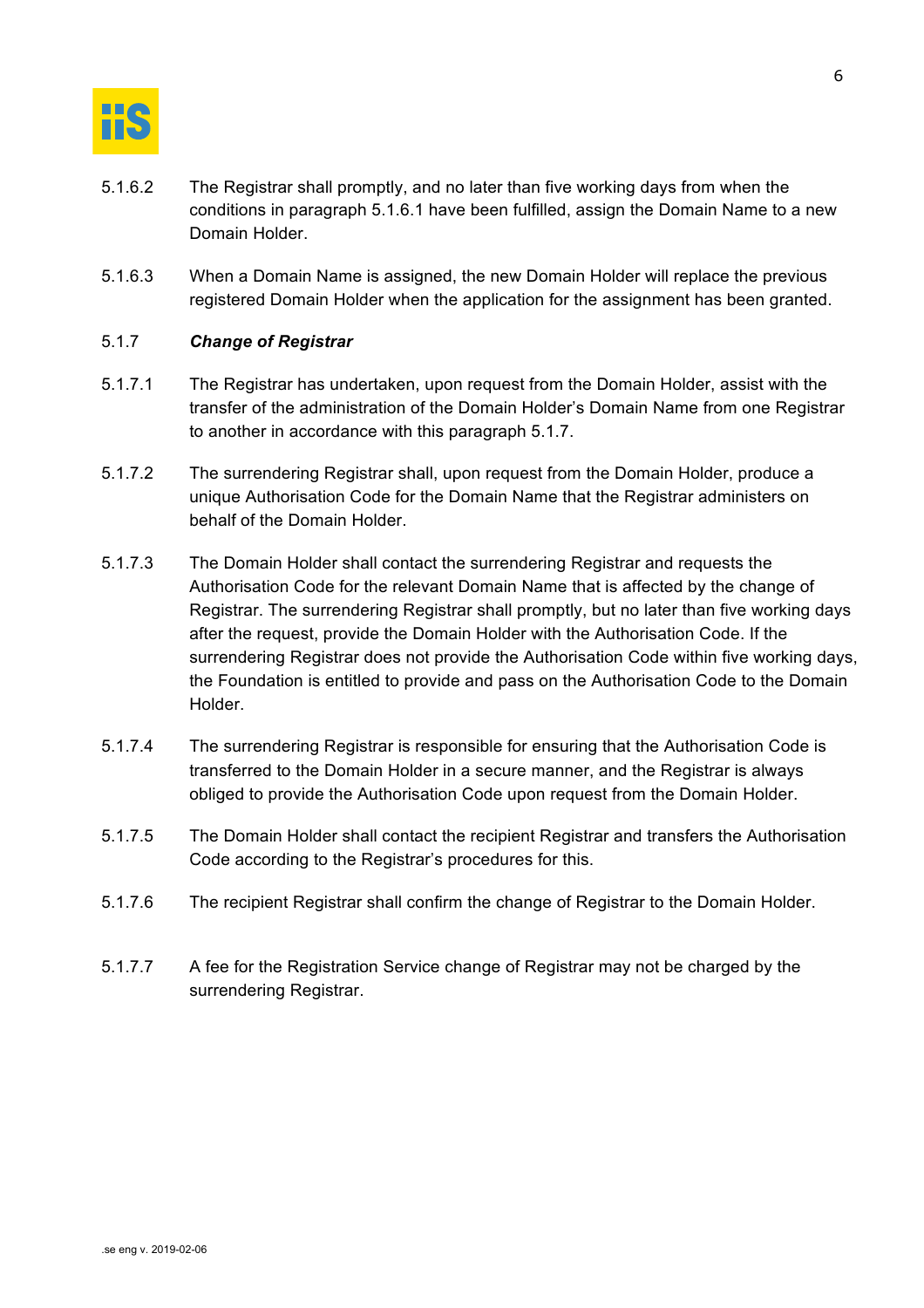

5.1.7.8 The Domain Holder is aware that, when the Registrar is changed, the Domain Holder may have to pay a new fee for the Domain Name to the new Registrar.

#### 5.1.8 *DS records*

- 5.1.8.1 The Registrar undertakes to, upon request from the Domain Holder, add, remove or change DS records, regardless of the name server provider.
- 5.1.8.2 If the Registrar is the name server provider for the Domain Holder's Domain Name, the Registrar is entitled to, without the request of the Domain Holder, add, remove or change DS records for these Domain Names.
- 5.1.8.3 The Foundation retains the right to change, remove or refrain from publishing DS records provided if the Foundation is of the view that these cause, or may cause, serious operational disruption.

# 5.2 **Performance of the Registration Services**

The Registrar shall, upon explicit request from the Domain Holder, perform the Registration Services, but only if the Domain Holder has approved the Terms and Conditions for Registration and the Domain Holder has provided the necessary information. However, the Registrar is entitled to refuse to perform the requested Registration Service if the Domain Holder does not pay the fee for the Registration Service, with the exception of paragraph 5.1.7 (Change of Registrar).

#### 5.3 **Registrar´s termination of the agreement with the Domain Holder**

If the Registrar has reserved this right in the agreement with the Domain Holder, the Registrar may, with at least three months notice, terminate the agreement with the Domain Holder by the date on which the registration period expires. The termination must be made in writing and clearly specify (i) that the agreement with the Domain Holder is being terminated after the end of the registration period, (ii) that the Domain Holder must select a new Registrar, (iii) how the Domain Holder transfers Registrars and (iv) that the Foundation, pursuant to paragraph 8, will serve as the temporary registrar unless the Domain Holder selects a new Registrar on their own.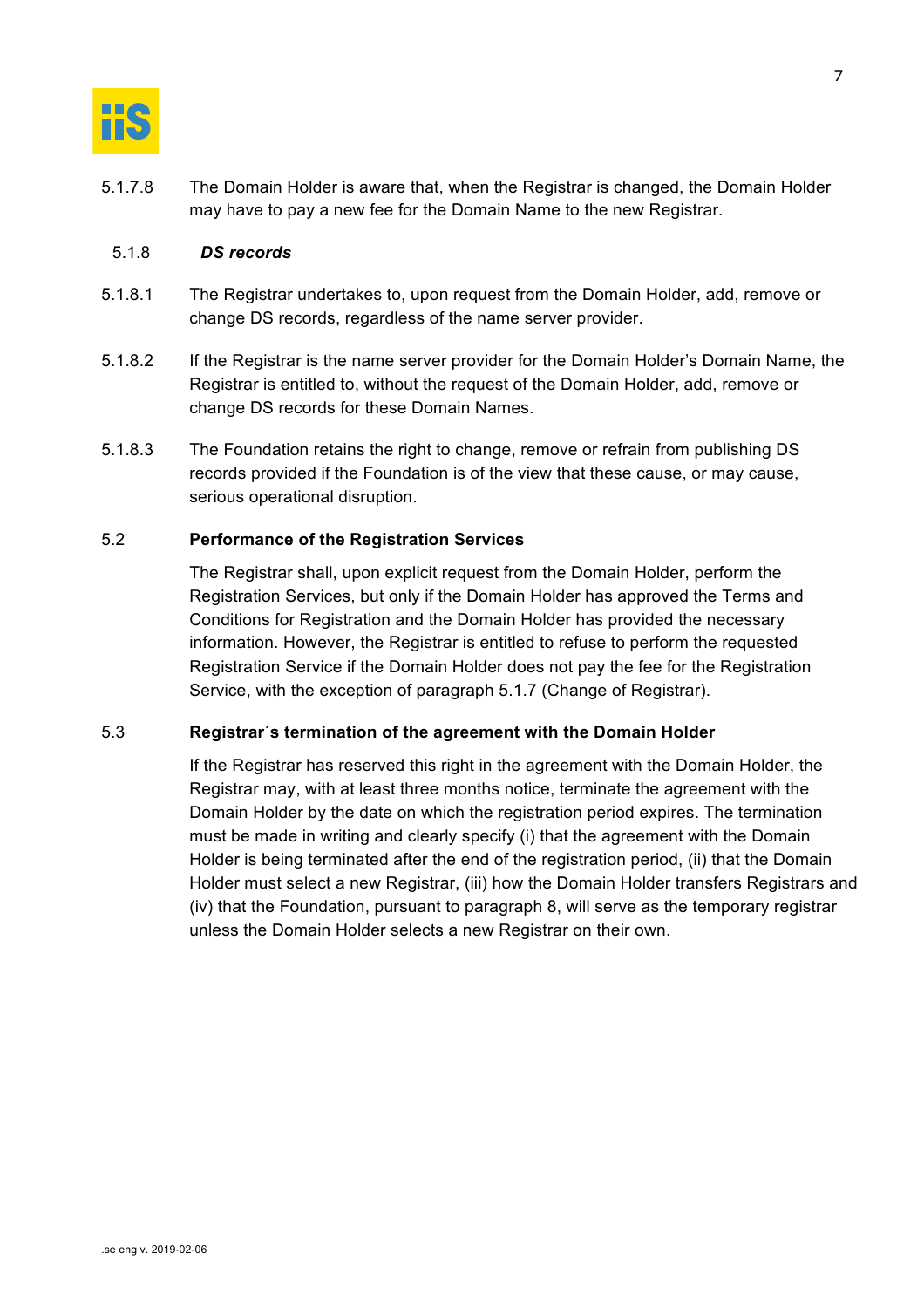

# 5.4 **Hindrance to performing Registration Service deregistration and assignment of Domain Name**

- 5.4.1 If an alternative dispute resolution procedure involving a Domain Name has been initiated in accordance with paragraph 7, the Domain Name may not be deregistered or assignment of Domain Name until the application for the dispute has been
	- (i) written of, dismissed or refused, or
	- (ii) has been approved and the decision may be executed according to paragraph 7.3.
- 5.4.2 If a petition for greater rights to a Domain Name has been filed and the Foundation has been informed in writing about the process, the Domain Name must not be deregistered or assigned until the matter has been resolved and the decision has gained legal effect.

#### **6 THE FOUNDATION´S RIGHT TO DEACTIVATE, DEREGISTER OR TRANSFER DOMAIN NAMES**

# 6.1 **Deregistration due to undertakings not being fulfilled**

- 6.1.1 The Foundation has the right to Deactivate or deregister a Domain Name if the Domain Holder does not fulfil its undertakings in accordance with paragraph 4.1.1 or 4.1.2.
- 6.1.2 In the event of any deficiency according to paragraph 4.1.1 or 4.1.2, the Foundation shall send a notification to the Domain Holder with a request that the deficiency be rectified. The notification to the Domain Holder shall contain information about the deficiency that is to be remedied. If the deficiency has not been rectified, the Foundation has the right to Deactivate the Domain Name.
- 6.1.3 If a Domain Name is Deactivated, the Domain Holder can reactivate the Domain Name by rectifying the deficiency of which it was notified within 60 days from the date of Deactivation. If the Domain Holder does not rectify the deficiency of which it was notified, the Foundation has the right to deregister the Domain Name.
- 6.1.4 If the Domain Name, or the use thereof, clearly violates Swedish legislation or statutes, the Foundation has the right to immediately Deactivate or deregister it.
- 6.1.5 The Foundation has the right to Deactivate and deregister a Domain Name if the Domain Holder is a legal entity and this has been dissolved after completed bankruptcy or liquidation, or if the Domain Holder is a natural person and he/she has deceased and the estate has been dissolved by distribution of an estate.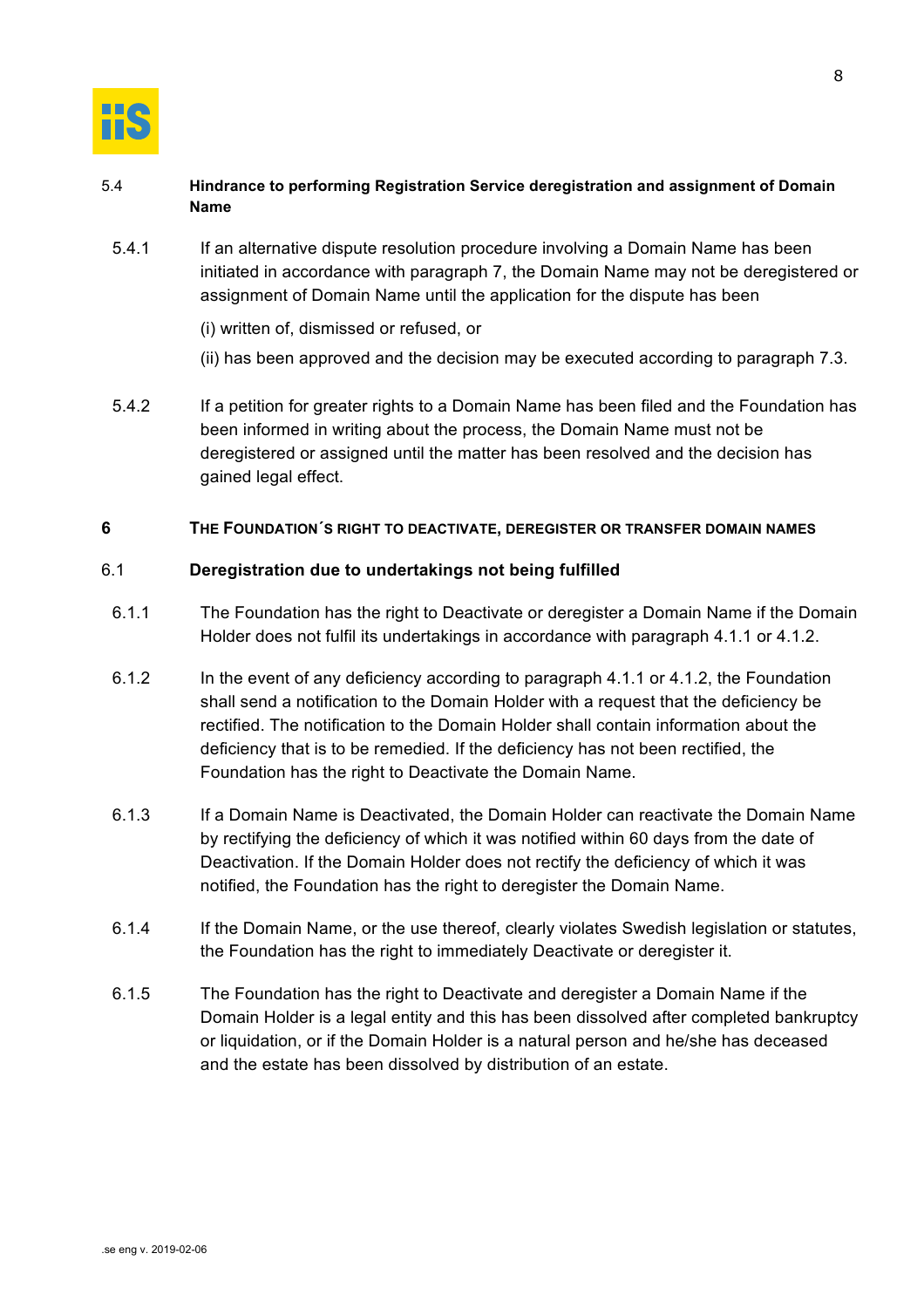

# 6.2 **Deregistration on the grounds that the Domain Name has not been renewed**

If the Domain Name is not renewed, the Foundation will deregister the Domain Name after 60 days of Deactivation.

#### 6.3 **Deregistration or Transfer after alternative dispute resolution proceedings**

The Foundation is entitled to deregister or Transfer a Domain Name after a decision on this in alternative dispute resolution proceedings according to stipulations in paragraph 7.

# 6.4 **Deregistration or transfer due to a legally binding judgment**

A Domain Name shall be deregistered or transferred upon request from an individual who presents a legally binding judgment, showing that the individual who request the Domain Name to be deregistered or transferred has the right to the Domain Name. In such cases, the Foundation performs deregistration or transfer immediately.

#### **7 ALTERNATIVE DISPUTE RESOLUTION PROCEEDINGS**

In the Foundation´s alternative dispute resolution proceeding (ADR), disputes involving the allocation of Domain Names are settled.

# 7.1 **The proceeding**

At all times, applicable stipulations pertaining to procedures in the ADR proceeding for Domain Names under the top-level domain .se (Procedural Rules) can be found at www.iis.se.

# 7.2 **Conditions for deregistration or Transfer**

A Domain Name may be deregistered or Transferred to the party requesting dispute resolution proceedings if the following three conditions are fulfilled:

- 1. The Domain Name is identical or similar to
	- a. a trade symbol (trademark or service mark),
	- b. a trade name or secondary name,
	- c. a family name,
	- d. an artist's name (if the name is not associated with someone who deceased a long time ago),
	- e. a title of another party's copyrighted literary or artistic work,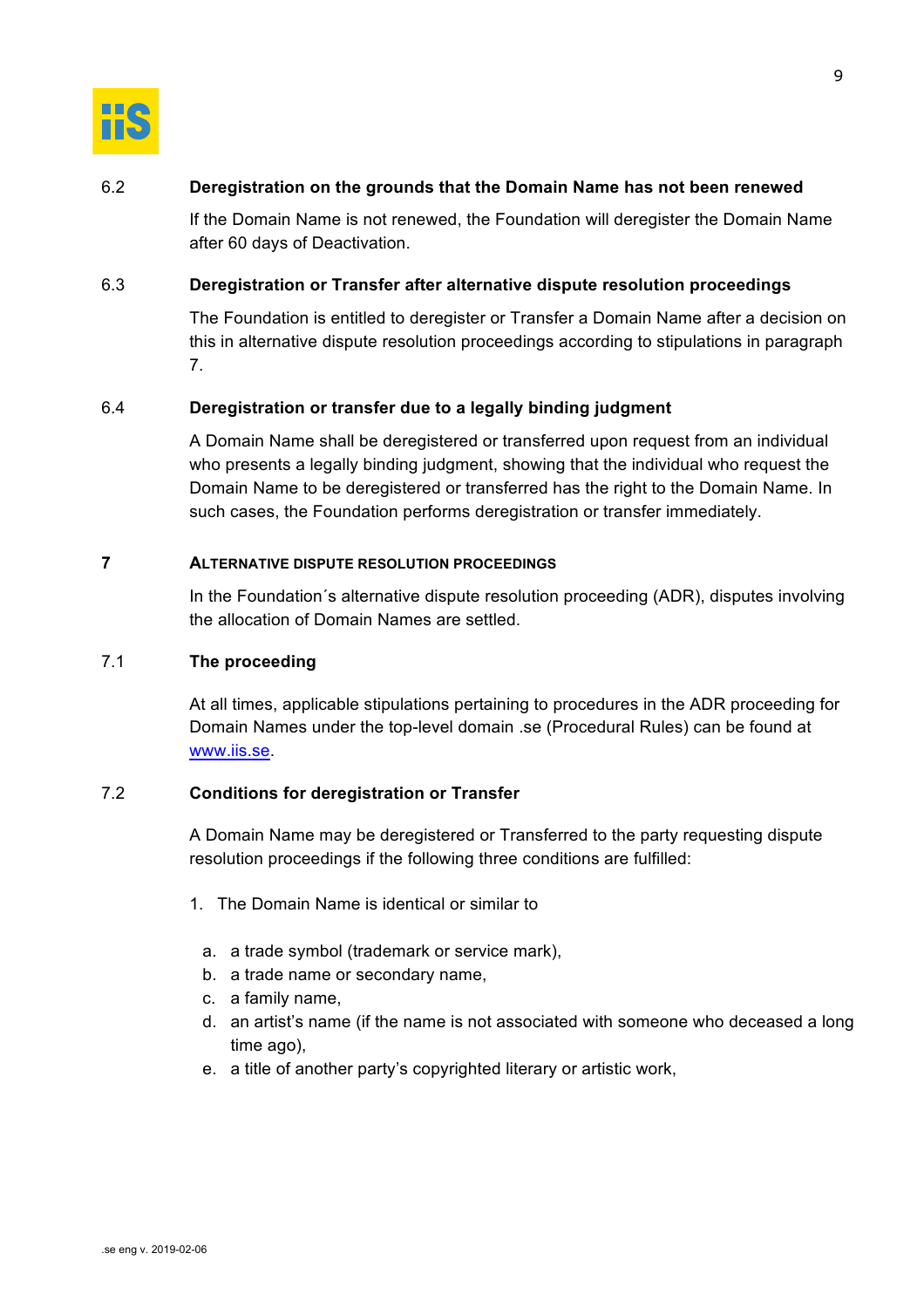

- f. a name that is protected by the Regulation concerning Certain Official Designations (1976:100), or
- g. The name of a government authority that is listed in the registry that Statistics Sweden must maintain under the Swedish Code of Statutes SFS 2007:755 (Government Agencies Register Ordinance), or its generally accepted abbreviation,

which is legally recognized in Sweden and to which the party requesting dispute resolution can prove its rights, and

- 2. The Domain Name has been registered or used in bad faith, and
- 3. The Domain Holder has no rights or justified interest in the Domain Name.

At all times, applicable instructions pertaining to the three conditions are available in the document "Instructions pertaining to ADR (paragraph 7)" available at www.iis.se.

# 7.3 **Implementation of ADR decisions**

- 7.3.1 An ADR decision which orders the transfer or revocation of a Domain Name must be implemented by the Foundation after 14 days from the Foundation receiving the decision, unless the Domain Holder indicates that he or she, within this period, has initiated a legal action claiming greater rights to the Domain Name in Stockholm District Court, Sweden. Swedish law shall apply, unless the parties have agreed otherwise.
- 7.3.2 If the Domain Holder's petition claiming greater rights is dismissed or rejected, the ADR decision must be implemented as soon as the decision has gained legal effect. If the Domain Holder's petition claiming greater rights is approved, the ADR decision must not be implemented.

#### **8 PROCEDURES WHEN AN AGREEMENT CEASES**

If the Registrar's agreement with the Foundation ceases, or the Domain Holder´s agreement with the Registrar ceases, the following applies for the Domain Holder.

- (i) The Domain Holder accepts that the Foundation becomes the temporary registrar from the date when the Registrar's agreement ceases and furthest until the registration period ends,
- (ii) The Domain Holder shall select a new Registrar during the time when the Foundation is temporary registrar, and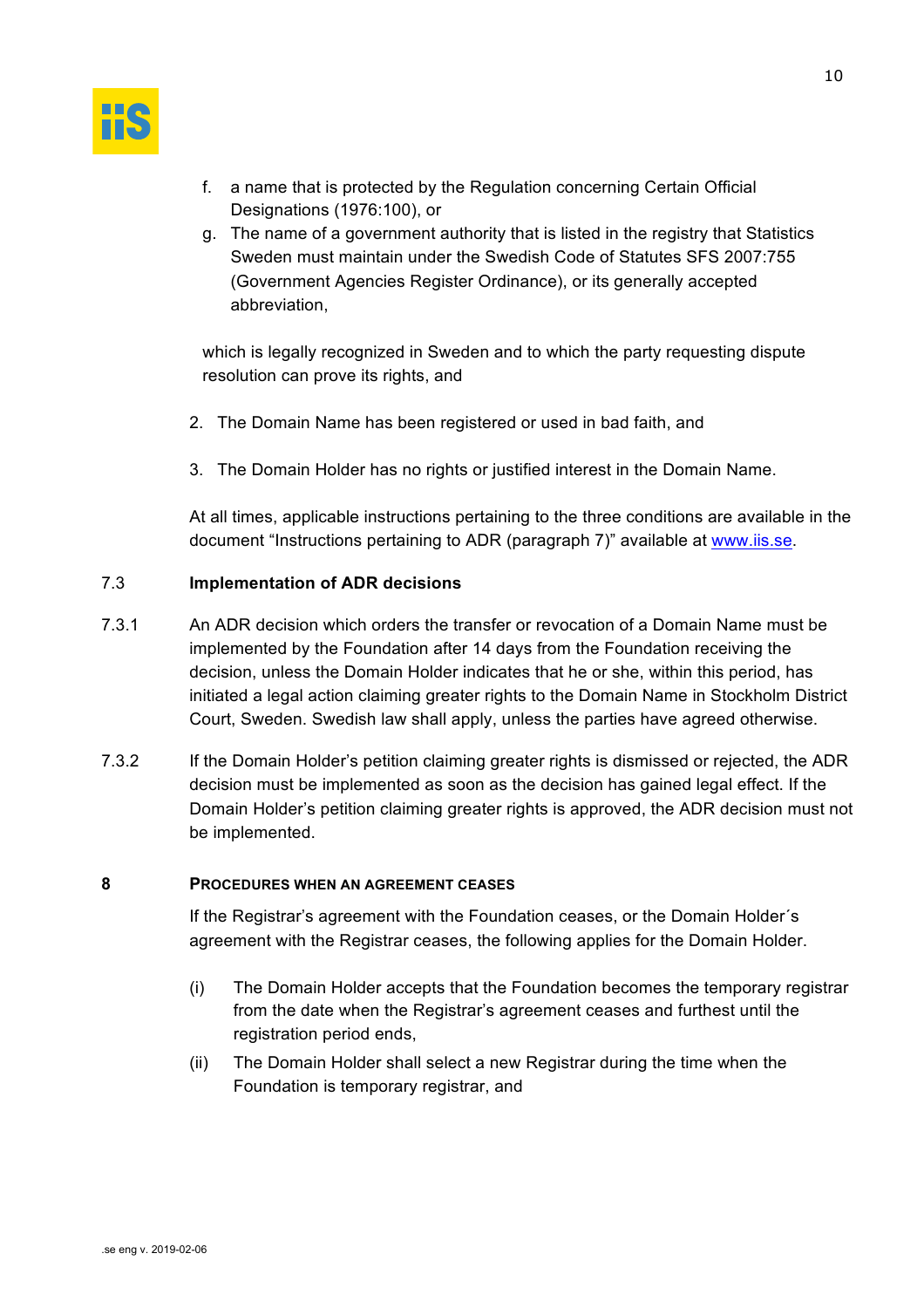

(iii) If the Domain Holder refrains from choosing a new Registrar the Domain Name will be Deactivated and deregistered when the registration period ends.

#### **9 MANAGEMENT OF PERSONAL DATA**

The Foundation is the personal data controller for the management of personal data in the Domain Name Registry. The management is done in accordance with the IIS privacy policy for the Domain Name registry for .se, available at www.iis.se/english/domains/se/terms-and-conditions/.

# **10 MISCELLANEOUS**

# 10.1 **The Registrar's right to assign the agreement**

The Registrar is entitled to, without the approval of the Domain Holder, assign its rights and obligations according to these Terms and Conditions of Registration to another Registrar.

# 10.2 **Validity and amendments to the Terms and Conditions of Registration**

- 10.2.1 These Terms and Conditions of Registration apply until further notice, and the Foundation is entitled to amend the current terms and conditions as stated below.
- 10.2.2 An amendment to the Terms and Conditions of Registration comes into effect 30 days after the amendment has been published on the Foundation's website, www.iis.se, but also applies from said date for a Domain Holder registered after the amendment has been published.
- 10.2.3 The Registrar will notify Domain Holders of amendments to the Terms and Conditions of Registration via e-mail when the amendment is published. If the Domain Holder has not provided a functioning e-mail address, the Domain Holder is solely responsible for keeping informed about any amendments to the terms and conditions.

# **11 DAMAGES**

11.1 Assuming there is no intentional or gross negligence, the Foundation´s liability for damages in relation to the Domain Holder shall be limited to direct losses, with a total amount not exceeding one (1) base amount in accordance with the Swedish Social Insurance Code (2010:110).